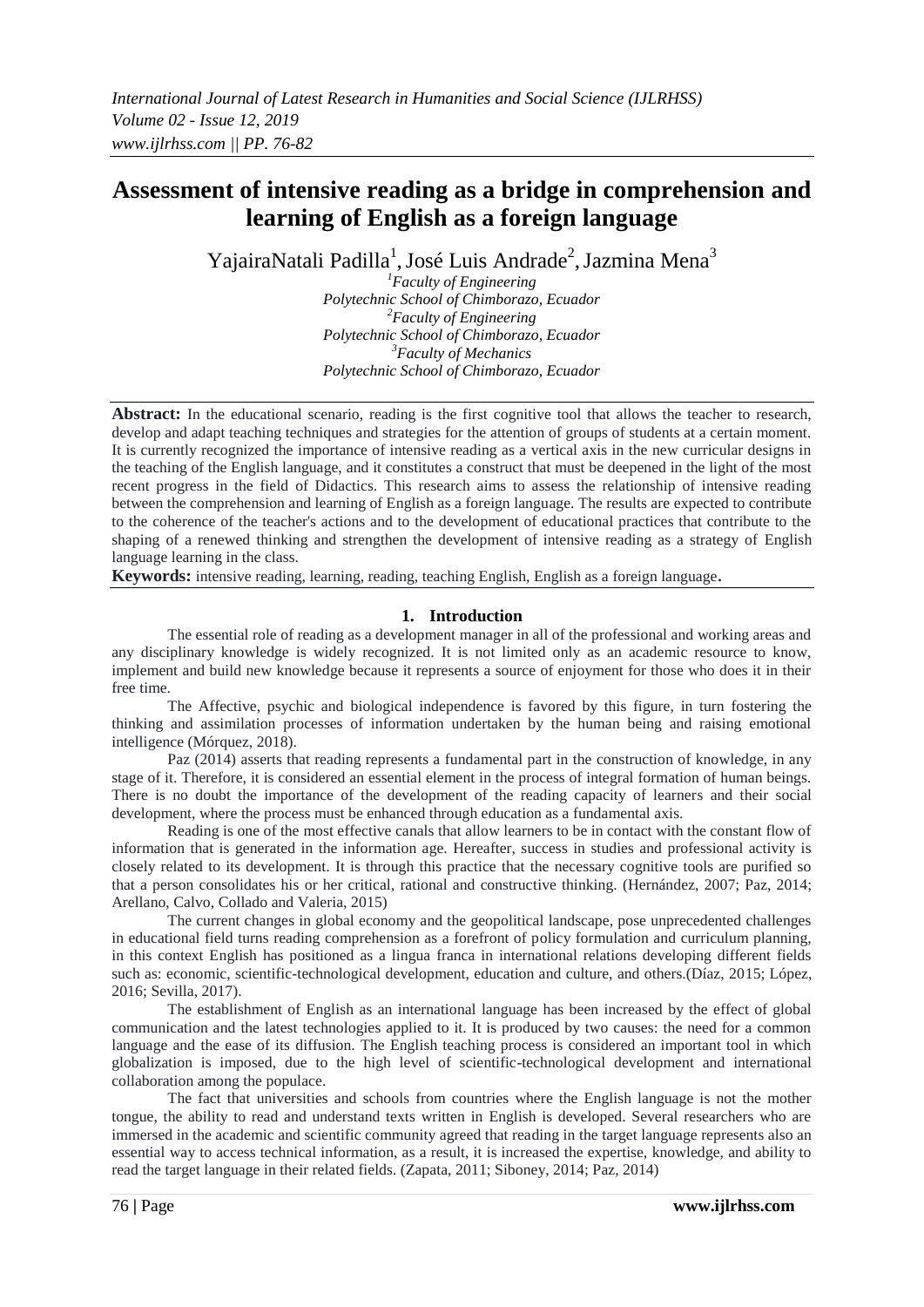# *Volume 02 - Issue 12, 2019*

# *www.ijlrhss.com || PP. 76-82*

It follows that authors such as Zapata, (2011), Siboney, (2014), Poblete (2016) and Sevilla (2017), acknowledges that never before, in the history of language education, the world's society has been more obliged to assume and respond to the fact that reading comprehension skills in English are not luxury thing, nevertheless it seems like a strong need. The increasing dissemination of English-language research, the formal study of engineering and computer science disciplines, the demand for access to tutorials or online seminars with specific content, as well as trivial activities such as games or the understanding of instructions in a travel guide are few among of diverse examples that show the usefulness of English as a foreign language.

Under these circumstances, innumerable language teaching programs have included the real goal where reading comprehension is at the forefront of its curricula. Thus, reading comprehension is considered to be one of the most important skills in the professional and academic areas.

Furthermore, teaching English must be built based on contextualization and the socialization of knowledge. This didactic should support the characteristics of the students, their needs, potentials, creativity, feelings and the context of the applicability of knowledge, among others (Poblete, 2016; Gamboa, 2017, Parra, 2017).

Reading as an indispensable tool in the conception of knowledge requires the development of English language skills since a large flow of information, especially related to the scientific field, circulates in the target language. Hence the need to enhance the reading skills of future professionals in foreign languages, especially in the English language. Considering that education is a fundamental factor in the development of societies, it is necessary to promote quality education at all levels. An education that does not include reasoning processes represents an insufficient context because it does not promote the production of new knowledge.

In this sense, education at the Latin American level has suffered stagnation processes through the adequate levels of verbal and logical reasoning have not been evidenced. One of the steps for the generation of this much needed logical reasoning is, without a doubt, critical and comprehensive reading (Ruiz, 2011; Poblete, 2016; Mórquez et al., 2018). This type of reading explores to raise the level of cognition and understanding of the phenomena in students, due to the lack of knowledge on how to make an adequate comprehensive reading because it has limited the development of science at the regional level. In this context, the value in the relationship of intensive reading in the relation with understanding and learning English as a foreign language contributes to strengthening the positions of improving teaching and learning English methods, in which reading represents the first way to provide a diversity of thoughts and possibilities.

### **2. Developing**

The reading process represents a process only capable of being carried out by human beings, in which biological, affective and psychological processes influence the understanding of a given text involved. These processes are directly elaborated in the comprehension of written texts because the capabilities of extraction, analysis, and synthesis depend on the affinity for the text, and the strategies for cognition and metacognition, which gives meaning to the text through the reader's previous experience. It is the so-called reading comprehension. In this way, students reach a process of cognitive maturation, which allows them to learn the knowledge of several disciplines or curricular components (Ruiz, 2011; Parra, 2017; Mórquez, 2018)

At present, the importance that universities and schools, in general, consider that reading comprehension has been growing through the pass of the time. This is evidenced in the promotion of the habit of reading and the execution of diverse campaigns for its improvement. Certainly, reading helps to develop learner's ability to read a diverse number of texts with different purposes and prepares them to have their discernments and judgments value. Additionally, the selection of the relevant contents and meaning, without being confused with the superficial material. (Mórquez, 2018). According to Martínez and Mata (2018), thanks to this research process, learners become autonomous by self-regulating their learning process, managing own criteria when selecting texts, and making judgments are taken by them. In this order of ideas, Zapata (2011), exhorts that the objective of reading responds to academic purposes and learners control their learning because intends to examine words, phrases, sentences, and clauses to give answers to certain unknowns raised by themselves, a guide, exercise book, teachers and classmates.

Reading has become a fundamental tool in the academic field, in the same context is considered as an elemental mechanism that increases our globalized and technological society. As a practice, it constitutes one of the essential skills, besides, it provides information and culture to the reader, it intervenes in the formation of personality, it becomes a link for learning and intellectual development and represents a source of recreation. As it is mentioned above, without a doubt the poor practice of reading skill or inadequate mastery of such an important ability restricts any type of learning and prevents real progress in another area (Silva and Araujo, 2016; Sevilla, 2017 ).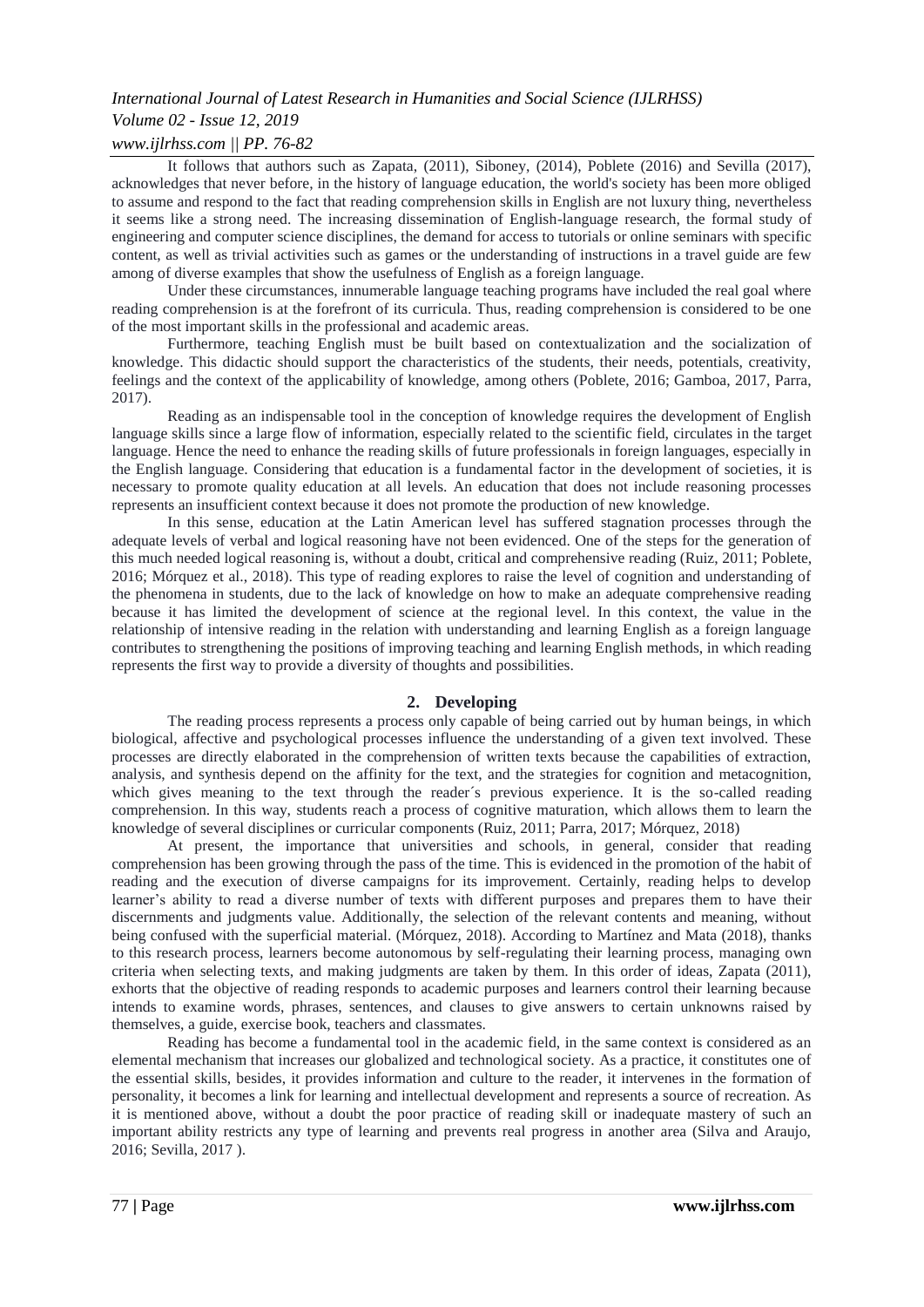# *Volume 02 - Issue 12, 2019*

# *www.ijlrhss.com || PP. 76-82*

Morquez et al. (2018) express that the educational environment serves as a substrate for the role of reading as the fundamental cognitive tool, where teacher's hands lead to research, develop, adapt teaching techniques and strategies for the attention of groups of learners. Likewise, this is one of the first options in a student's body that allows the linguistic process which displays the production of an appropriate academic text, or simply, to learn certain structures in understanding, abstraction, and reflection of knowledge. Silva and Araujo (2016) mention that this practice constitutes a basic and transcendental process for the structure of knowledge in any field, being essential in today's society, given that its intellectual and rational nature, when development is based on all information transmitted in everyday communication.

Reading leads the assumption of content and makes the improvement of cognitive abilities and development of written text comprehension; in a few words, the reading process makes the reader apply metacognitive strategies for the best use of information. The specific purpose decodes implicit meanings in the text also interprets what has been read and finally, the production of text, creation of ideas and thoughts from what is understood and read thoroughly.

Zapata (2011), reveals that reading constitutes one of the mechanisms where information is obtained through instruction. The author assumes the idea that reading is not a simple activity-based only on the decoding of signs and spellings, also gives priority to the understanding of what is read and describes when task involves the development of a number of cognitive and metacognitive strategies that allow the reader to process the information acquired from the text, and contrast it with the knowledge obtained from the world, where the new knowledge is produced. Learners analyze the speech process in a search of foundations that open comprehension and guide the understanding of the original meaning through syntactic, semantic and morphological criteria.

The vision of Zapata (2011) and Willis (2014), explains that the meaning of the understanding process in the original text leads us to consider that the reader interprets both what he/she is reading, and the intentions of the author. The quality of this interpretation depends on the culture of the person who reads. The characteristics of the text and those of the context and their linguistic knowledge. It is necessary to put into practice reading skills that enhance reading comprehension where step by step determines their maturity. (Zapata, 2011) Learners must be able to perform such an arduous task effectively, by virtue of which reading implies understanding a text, which two parameters become indispensable, namely: one, of a psycholinguistic type, related to readers, when there is specify intention of the author and the different discursive strategies that are used to deliver the message, as well as the expectation they have regarding about the satisfaction of intellectual needs in the light of their knowledge about the subject and language resource management. The second parameter, of linguistic type, refers to the external characteristics of the text; that is, the structure or pattern of information organization, the type of text and context, among others

According to cognitive schema theory, reading comprehension implies an interaction between the knowledge that the reader already has and the text itself while the activity of reading takes place. Its cognitive constructivists in their assessment behavior of understanding and learning in general work (McLaughlin and Overturf, 2013) have also analyzed this approach

#### **2.1Reading and comprehension Reading**

Reading is linked to understanding as a simultaneous process of global reconstruction of the text, therefore, every reader must put into play cognitive processes using any particular type of tools, in this case, is called cognitive strategies (Delmastro and Balada, 2012; Parra, 2017; Sánchez, 2017).

Starting from the fact that reading is a fundamental tool within the educational sector to obtain information, reading comprehension skills are indispensable for academic learning. The previous statements described above do not apply only in local educational environments, however in multilingual and international environments, these criteria can be applied, not only in learning of a mother tongue, in fact, it can be in learning any foreign language.

When readers face specialized reading, they interact with macro and micro-processes that allow their elaboration of a coherent representation of text in their cognitive system. At the macro level, the reader summarizes the structure of the writing, through the synthesis and organization of individual units meaning, in a summary of interrelated general ideas. At the micro-level, the reader seeks to make sense of ideas by grouping words to form sentences, or what is the same, the initial fragmentation and selective memorization of the most important units of meaning occur in each sentence. During the process of both levels, readers must use metacognition to relate the information read with their previous knowledge, making inferences and sense in the production of information. Integrative processes are recognized among micro and macro processes, such as the connection of individual ideas in a coherent whole interpreting linguistic clue. The closure is made up of metacognitive processes that are analyzed from their selection, evaluation or regulation strategies to control understanding in long-term memory. Consequently, metacognition plays a relevant role in the production of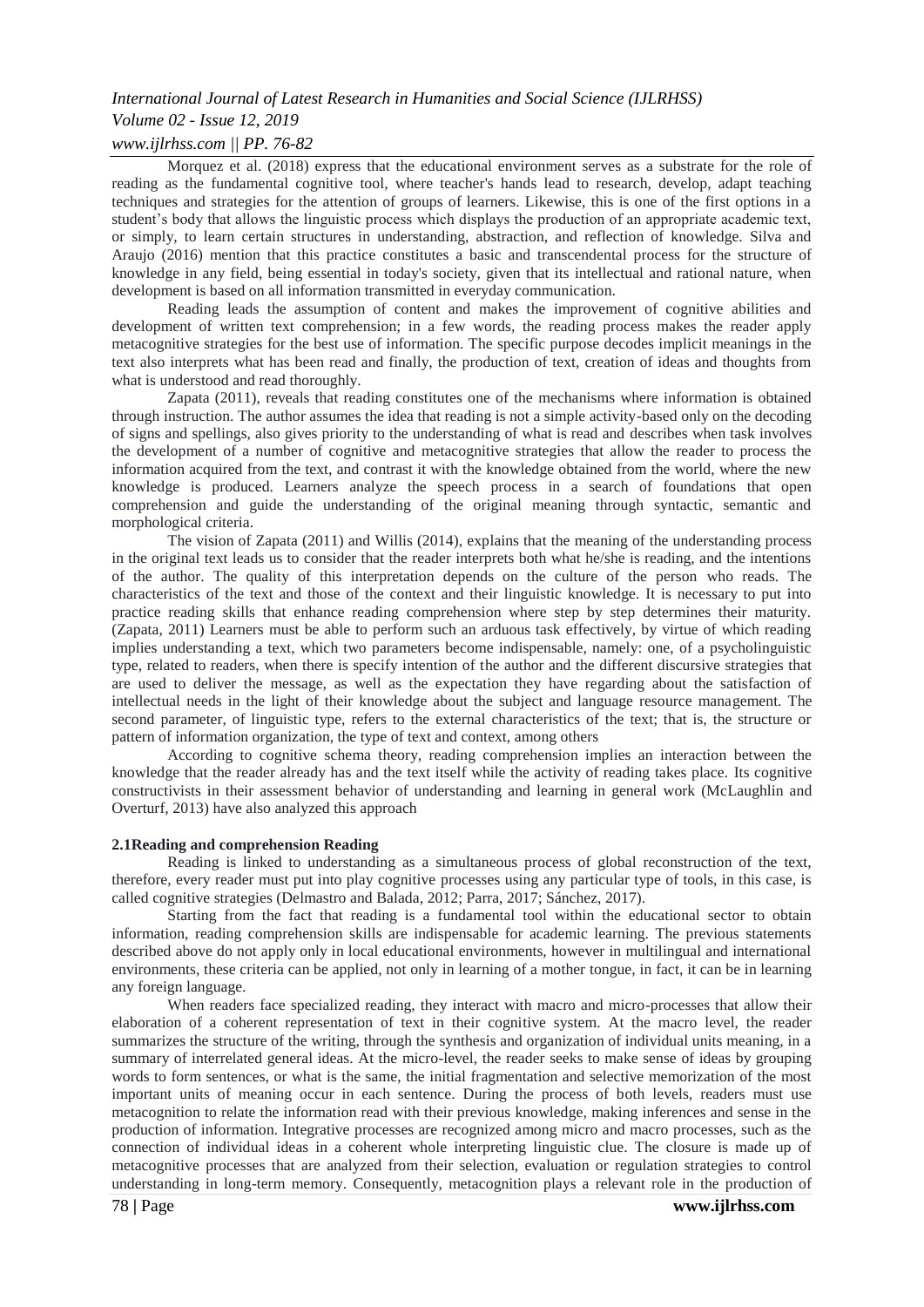#### *Volume 02 - Issue 12, 2019*

#### *www.ijlrhss.com || PP. 76-82*

reading skills, considering that reader knowledge improvement through the growth of cognitive resources available to face in reading the task and with the self-regulation of strategies over planning, supervision, and evaluation. (Albarello, 2015; Arellano, Calvo, Collado, Gracciano, 2015).

Sevilla (2015), Poblete (2016) and Sánchez (2017) assert that historically reading comprehension has been a central skill in most language programs. In times of grammatical translation, for example, reading skills were followed as a way to study the classics of literature in their original language.

Reading-comprehension is considered as the field within the teaching of a foreign language, where teaching represents the ability to read through the analysis of the micro and macro structures of the text and training in reading strategies.

Reading English texts in comprehension context is a mandatory step to achieve full academic literacy. To be qualified professionals in an environmental work that we must perform, today, the management of English is imposed, at least concerning written expression and reading comprehension. (Zapata, 2011; Paz, 2014; López, 2016; Gamboa, 2017)

It is essential growing an institutional curriculum that articulates content and strategies to make explicit and effective teaching of reading strategies in the foreign language.

#### **2.2 Intensive reading in the English language**

On one hand, language problems can be overcome when it is associated with a variety of languages, the phenomenon of a third language as a communication bridge, acquired by interlocutors who do not share the same language and has always been present. Learners are considered as social beings who need to communicate through the language. On the other hand, since the second half of the twentieth century, English has been progressively implanted as the universal language. Although it has been demonstrated the importance of English in today's society and the need to reinsert this area of training within the curriculum for the study of careers at different levels of education, it is no less true the need to reformulate their teaching, so that allows to articulate the development of this activity with the integral development of the students who are professionally trained in the field of any area of knowledge or discipline (Paz, 2014; Arellano et al., 2015; Silva and Araújo, 2016).

According to Ruiz (2011) and Mórquez (2018), intensive reading has been a common practice in foreign language classrooms and one of the most recurrent in textbooks published for teaching / learning English as a foreign language. Normally text is oriented towards the study of linguistic aspects, including grammatical, lexical, cohesive or pragmatic aspects, conducive to the total understanding of the textual content, or, towards the fulfillment of a careful practice closely related in the teaching process. The main objective of this academic resource is to ensure that the student understands the material read in detail. It also searches for the analysis of linguistic aspects that allows the achievement an accuracy in the understanding of what someone has read (Efron and Ravid, 2013; Willis, 2014, Silva and Araujo, 2016). This type of reading, due to its precise characteristic, is known as intensive because it requires metacognition and the student's thinking skills to understand and assimilate the contents of a discipline (Hernández, 2007; Ruiz, 2011).

Intensive reading is detailed or, in the case of a second or foreign language, a translation of texts of a certain complexity. Under this circumstance, the translation of a text, learners must discover linguistic forms in the passage; These linguistic forms will be revealed through the transfer of cognitive experiences and metacognitive strategies from their mother tongue to the foreign language. In this way, intensive reading stands out, because it is done with the teacher guidance and intervention. In other words, the teacher works as a promoter and organizer of the reading phases for the improvement of learning and understanding. Teacher encourages learners the correct functioning of the thought processes, such as, presuppose, infer and imply anticipations of the text, extraction of precise information or the main idea of the paragraph, and define possible idiomatic phrases, or unknown words (Krashen, 2007; Ebrahimi and Rahimi, 2013; Coon, Ferrell and Klott, 2014; Willis, 2014; Siboney, 2014; Díaz, 2015).

Following this order of ideas, Silva and Araujo (2016), express that intensive reading is associated with teaching reading in terms of its components, because texts are approached with the aim of exercising reading comprehension, and during this process, the achievement of procedural objectives prevails such as anticipation, location of specific information (scanning) or general idea (skimming). Also inferences and induction of the meaning of unknown words, extraction of main idea and secondary ideas, of connectors, among others. These intensive reading activities are carried out with the mediation of the teacher. It can be said, then, this type of reading the reader makes a thorough and detailed study of the text. The practice includes strategies to identify specific information, discriminate relevant information from the complementary, make inferences based on explicit data, among other skills.

As an academic resource, intensive reading is carried out more frequently when teaching a second language at any level: it is about reading relatively short texts with the central objective of learning certain vocabulary and grammatical aspects depending on the understanding of meaning. Its practice is more enriching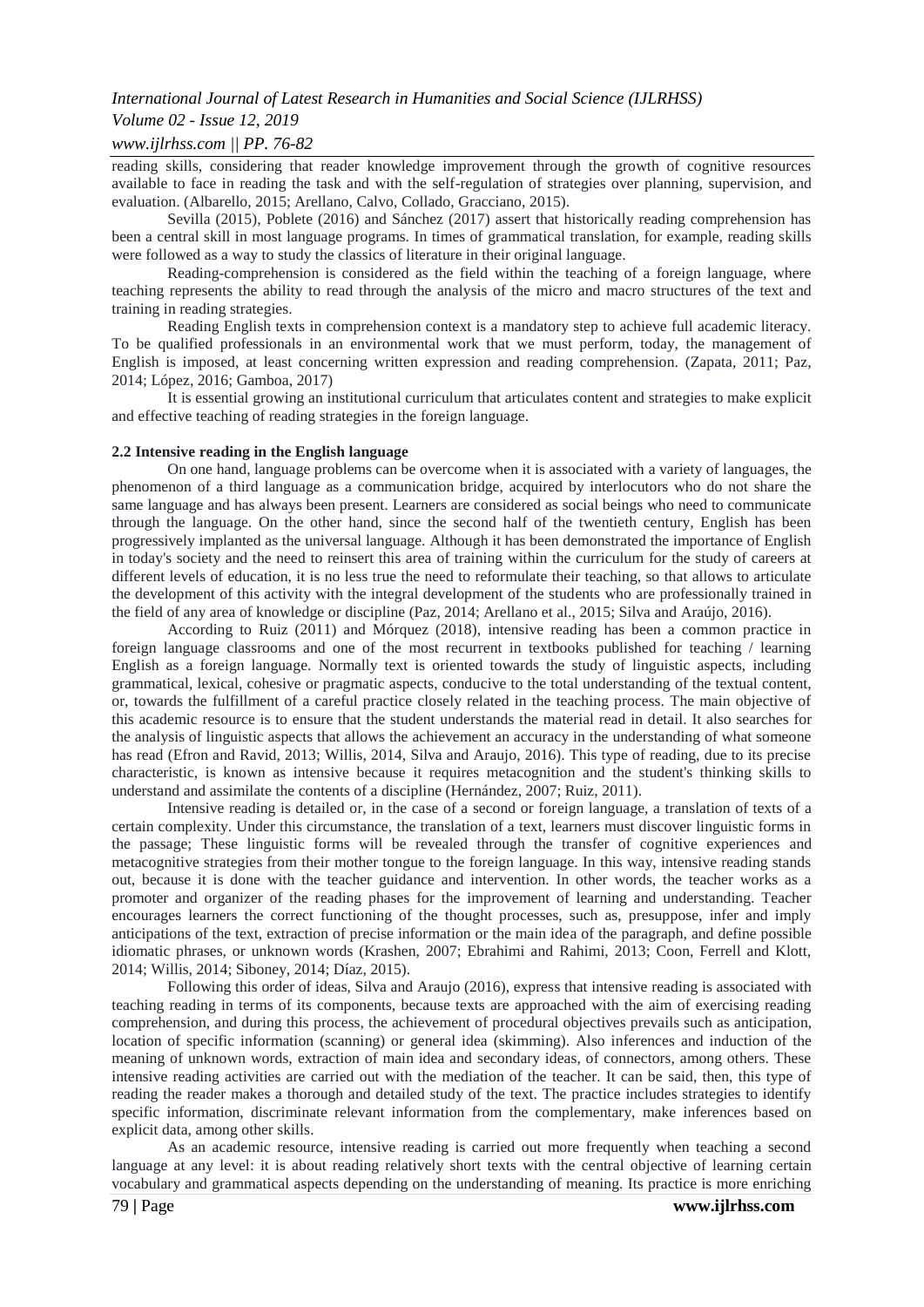# *Volume 02 - Issue 12, 2019*

#### *www.ijlrhss.com || PP. 76-82*

if it is carried out in class. When selecting a text to develop this type of reading, the teacher, in general, takes into account the criteria of extension and lexicon. It can be concluded then, stating that this type of reading seeks to understand, point by point, the different grammatical and textual aspects, present in the printed material. (Hernández, 2007) Nevertheless, the application and habit of reading as an essential process in the professional training of students during class sessions becomes appreciable and necessary. In particular, this reading applied in academic or school work makes the autonomy unfold in the student and develops in him the mental schemes necessary to make connections between what it has been previously learned and what it is new to know. (Mórquez, 2018)

Contemporary pedagogical trends converge in the importance attached to cognitive, metacognitive and strategic processes in the teaching-learning process of a foreign language, justified the conception of knowledge as construction and not as transmission. In this sense, learning a foreign language (FE) is considered a process of construction of the new linguistic system: learners start from their previous experiences, cognitively elaborate and process the new experiences from the input or exposure to the target language, thus generating changes in their cognitive-conceptual, procedural and attitudinal schemes. In this process the interaction with peers and the scaffolding or mediating activity provided by the teacher who plays a significant role (Delmastro and Balada, 2012; Bull and Ma, 2001).

Because of the growth of the English language, application is considered that this phenomenon is currently modifying in many countries all over the world, the educational policies open space in teaching the target language beginning since the first levels of education. Likewise, the compression of English written texts represents a great importance competence within the process of training learners. Reading is one of the most complex skills developed by pupils and undoubtedly enriches them both professionally and spiritually. The development of reading ability in English is a much more relevant factor in training professionals who must be constantly acquiring and updating information, from specialized bibliography that is written in a foreign language. Because of these considerations, it is significant that academia adjusts its educational process to the demands of the new realities that society presents. (Paz, 2014; Gamboa, 2017)

The teaching process of FL is characterized today by its interest in learners needs and cognitive styles, the combination of cognition and social cognitive components, additionally the development of effective strategies that allow students to take control of their education (empowerment) and continue learning for themselves (learn to learn). Day by day English continues to conquer land and is more used in different areas of knowledge and human development. Consequently, this language has become the global language of communication, which is why its domain becomes so necessary. (Paz, 2014; Gamboa, 2017)

Furthermore, there is a low interest and a little attention in the interpretation of the text in the language classroom. Normally, reading has been focused on carrying out less comprehension and structural activities, reducing the whole process to short activities. Starting from motivation as a backbone, the contents should focus on a more student-centered perspective, into an active subject who transforms the text into a field of interaction between what learners already know and the experiences stored in their intertext, highlighting the new information contained. Thus, as the protagonist of a good conception of reading faces critically the interpretation of the text. This interpretation can be considered as the peak moment of the reading process, it means the way where text and reader are transformed and complement, critically differ and dialogue slowly; until the subject's cognitive structures conclude in an individual meaning that has been energized by experiences, a priori.

#### **3. Conclusions**

In a few words, the expansion of English worldwide as an international language and its projection and use in the labor, social, cultural, economic, political, technological, educational, sports and entertainment fields have increased the training needs in management and use of this language as a vehicle for interaction, information and updating. Hence, teaching, reading strategies are implemented that optimize the learning process.

Education, like many other areas of knowledge within the humanist sciences, has been relegated from the scientific level. Particularly, socially legitimized groups have not properly valued teaching the English language as a source of scientific knowledge production. However, under the new scheme that is being proposed today, education has been gaining ground in terms of its legitimacy and need as part of individual and collective development.

The reading process is understood as a linguistic-cognitive activity aimed at communicative action. It represents an interactive process between the reader, the text and the author, which facilitates the subject to position themselves in the world and as a knowledge approach that transforms their experiences. Reading practice would imply a transactional process where readers put into play all their baggage of knowledge, beliefs, interpretations of the world, experiences, etc. to interpret, integrate and recreate a new text.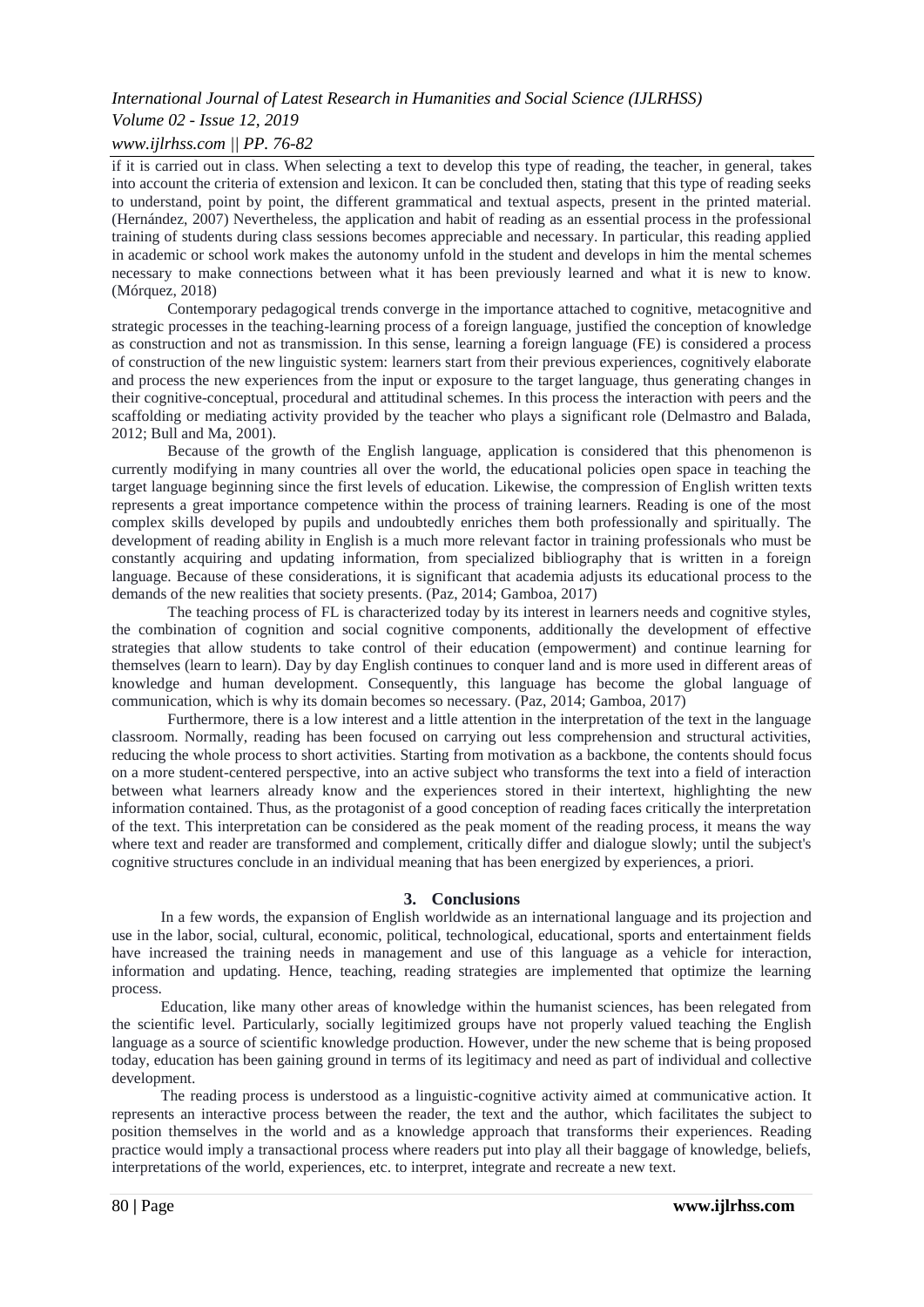# *Volume 02 - Issue 12, 2019*

# *www.ijlrhss.com || PP. 76-82*

The exposure of the students in English classes, the reading of disciplinary texts and the deep and conscious work in class with comprehension strategies will allow teachers to guide students focusing on the formal characteristics of written texts. At the end of each text, teachers should guide and promote students the implementation of various reading comprehension strategies in English through different activities as well as written production strategies in their mother tongue aimed at deepening the study of different aspects of language and reinforce the area of reading comprehension.

It is very important that foreign language learners would be able to identify and use the most appropriate reading strategies to develop reading comprehension, according to the types of texts and reading purposes. In this sense, the promotion of adequate role as readers, learners will be able to familiarize themselves with content, cognition, and culture from the text and open the possibility of obtaining valuable information that can be applied in learner's benefit.

#### **References**

- [1]. Albarello, F. (2015). El lector en la encrucijada: la lectura navegación en las pantallas digitales. Revista del Colegio de Ciencias y Humanidades para el bachillerato, (23).
- [2]. Arellano, C., Calvo, G., Collado, A., Valeria Gracciano, V. (2015). Las Estrategias de Lectura en la Clase de Inglés como Lengua Extranjera. Revista Digital Palabra, 4 , 4-12.
- [3]. Bull, S. & Ma, Y (2001). Raising Learner Awareness of language Learning Strategies in Situations of Limited Resources. Interactive Learning Environments, 9 (2), 171-200
- [4]. Coon, M., Ferrell, K., &Klott, K. (2014). English Bachillerato Prep Course. A Guide to Preparing Students for the Ministry of Public Education's Graduation Exam. Retrieved from [http://www.liceodepoas.ed.cr/uploads/4/3/0/4/43041915/bachillerato\\_prep\\_peace\\_corps.pdf](http://www.liceodepoas.ed.cr/uploads/4/3/0/4/43041915/bachillerato_prep_peace_corps.pdf)
- [5]. Delmastro, A.L., y Balada, E. (2012). Modelo y Estrategias para la Promoción del Pensamiento Crítico en el Aula de Lenguas Extranjeras Synergies Venezuela (7), 25-37.
- [6]. DíazDucca, J. (2015). Working with Documentaries in the EFL Classroom: Successful Strategies for Decreasing Anxiety during Oral Tests. Revista de LenguasModernas, (23), 235-252.
- [7]. Ebrahimi, N. &Rahimi, A. (2013). Towards a more efficient EFL reading comprehension classroom environment: The role of content and critical reading. Apples - Journal of Applied Studies, 7(2), 1-15
- [8]. Efron, S. &Ravid, R. (2013). Action Research in Education: A Practical Guide. New York: Guilford Publications.
- [9]. Gamboa González, A.M. (2017). Comprensión de lectura en inglés como lengua extranjera. La enseñanza de estrategias para estudiantes de sexto grado a partir del modelo interactivo de lectura. Folios, (45). Retrieved from<http://dx.doi.org/10.17227/01234870.45folios159.175>
- [10]. Hernández Herrero, A. (2007). La lectura extensiva: un medio para mejorar la habilidad lingüística de la población estudiantil. Revista Electrónica ActualidadesInvestigativasen Educación, 7, (3).
- [11]. Krashen, S. (2004). Why support a delayed-gratification approach to language education? The language teacher, 28(7), 3-7.
- [12]. López Hilarraza, S.E. (2016). Competencia sintáctica y semántica del idioma español y la gestión cognoscitiva del inglés. RevistaMemoralia. (13) 62-66.
- [13]. Martínez Jimenez, I.S., y Mata Garcés, F. A. (2016). Estrategias en lenguas extranjeras hacia un aprendizaje autónomo M. Osorio y L.G. Zárate. Ed. En Alternativas para nuevas prácticas educativas. Libro 1. Estrategias para la transformación de la enseñanza de la lectura. Madrid. España.
- [14]. McLaughlin, M. &Overturf, B. (2013). The Common Core: Teaching Students in Grades 6-12 to Meet the Reading Standards. Newark, DE: International Reading Association.
- [15]. Mórquez, J., y Mórquez J.A. (2018). Valoración de la lectura intensiva de los estudiantes de didáctica del inglés como lengua extranjera. [Tesis de Maestría]. Universidad de Carabobo. Retrievedfrom <http://hdl.handle.net/123456789/6786>
- [16]. Parra Triana, C.M. (2017). Fuentes y herramientas para el estudio de la formación del niño lector en Chile (1860-1960). Revista de estudiossobre lectura,16 (1).
- [17]. Paz Tineo, E. (2014). La lectura en inglés: una herramienta indispensable en la sociedad de la información. Congreso Iberoamericano de Ciencia, Tecnología, Innovación y Educación. Retrievedfrom<https://www.oei.es/historico/congreso2014/memoriactei/1685.pdf>
- [18]. Poblete, J. (2016). De la lectura como práctica histórica en América Latina: la primera época colonial y el siglo XIX. Cuadernos de literatura, XX (39).
- [19]. Ruiz Cecilia, R. (2011). De la lectura intensiva a la extensiva en la clase. Odisea, (12), 217-232.
- [20]. Sánchez Muñoz, E. (2017). La lectura digital: perspectiva transhistórica y cognitiva. Métodos de Información, 8 (14). Retrievedfrom<http://dx.doi.org/10.5557/IIMEI8-N14-067088>